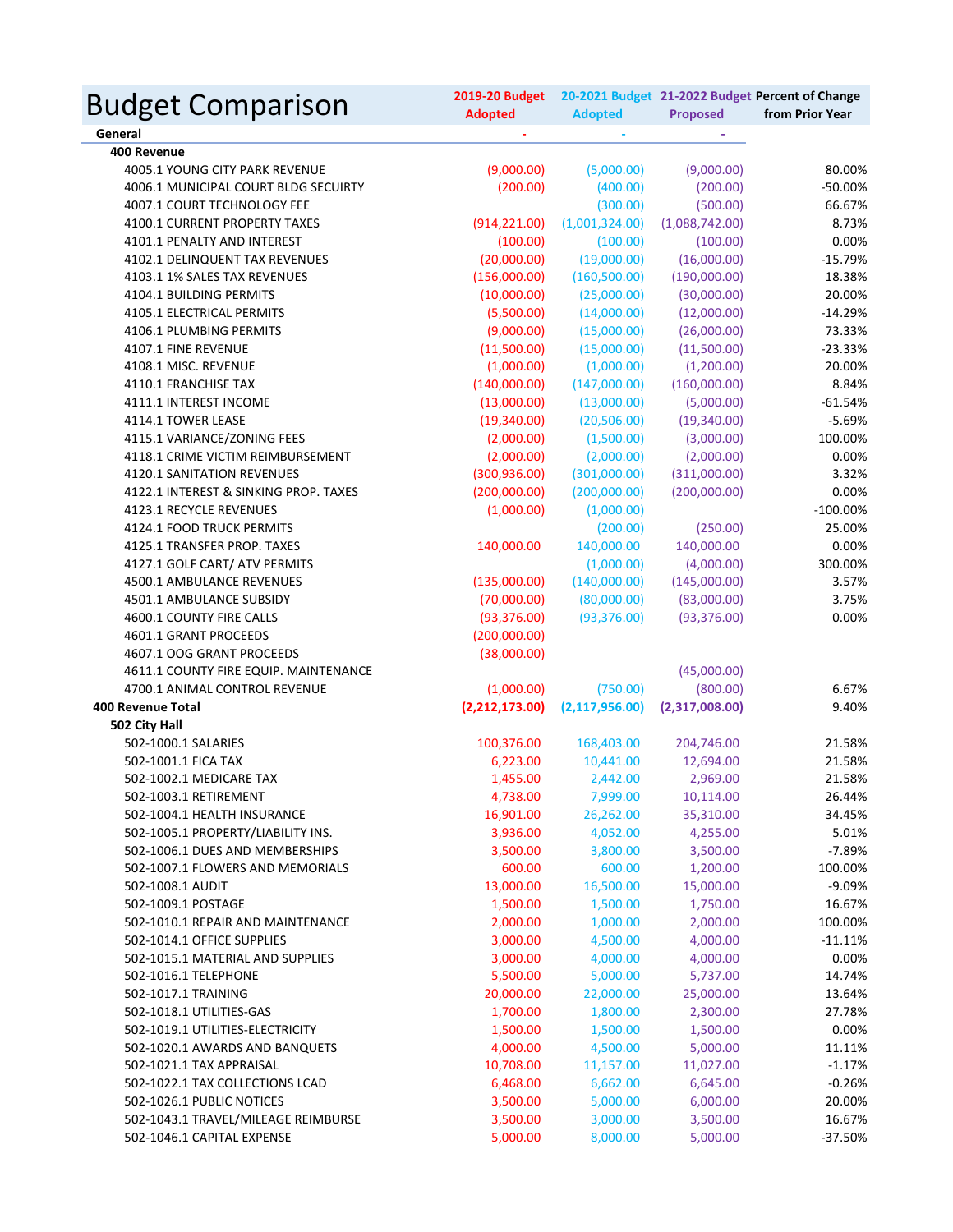| <b>Budget Comparison</b>                                 | 2020 Budget<br>Adopted | 2021 Budget<br>Adopted | 2022 Budget<br>Proposed | <b>Percent of Change</b><br>from Prior Year |
|----------------------------------------------------------|------------------------|------------------------|-------------------------|---------------------------------------------|
| 502-1050.1 NETWORK/COMPUTER                              | 33,000.00              | 48,000.00              | 38,000.00               | $-20.83%$                                   |
| 502-1051.1 COMMUNICATIONS                                | 400.00                 | 500.00                 | 400.00                  | $-20.00%$                                   |
| 502-1053.1 LEGAL                                         | 53,000.00              | 28,000.00              | 53,000.00               | 89.29%                                      |
| 502-1060.1 IT                                            | 4,200.00               | 18,000.00              | 20,000.00               | 11.11%                                      |
| 502 City Hall Total                                      | 312,705.00             | 414,618.00             | 484,647.00              | 16.89%                                      |
| 503 Court                                                |                        |                        |                         |                                             |
| 503-1000.1 JUDGE EXPENSE                                 | 5,100.00               | 5,100.00               | 5,253.00                | 3.00%                                       |
| 503-1001.1 FICA TAX                                      | 702.00                 | 706.00                 | 757.00                  | 7.22%                                       |
| 503-1002.1 MEDICARE TAX                                  | 164.00                 | 165.00                 | 177.00                  | 7.27%                                       |
| 503-1003.1 RETIREMENT                                    | 534.00                 | 541.00                 | 603.00                  | 11.46%                                      |
| 503-1004.1 HEALTH INSURANCE                              | 2,535.00               | 2,626.00               | 2,648.00                | 0.84%                                       |
| 503-1005.1 CLERK SALARY                                  | 11,323.00              | 11,394.00              | 12,206.00               | 7.13%                                       |
| 503-1006.1 DUES AND MEMBERSHIPS                          | 150.00                 | 150.00                 | 150.00                  | 0.00%                                       |
| 503-1022.1 TRAVEL/TRAINING                               | 1,700.00               | 4,000.00               | 4,000.00                | 0.00%                                       |
| 503-1024.1 BOOKS                                         |                        |                        | 210.00                  |                                             |
| 503 Court Total                                          | 22,208.00              | 24,682.00              | 26,004.00               | 5.36%                                       |
| 504 Legislative                                          |                        |                        |                         |                                             |
| 504-1025.1 ELECTION EXPENSE                              | 12,000.00              | 11,000.00              | 12,000.00               | 9.09%                                       |
| 504-1026.1 PUBLIC NOTICES                                | 2,500.00               | 2,500.00               | 5,500.00                | 120.00%                                     |
| 504-1052.1 COUNCIL TRAINING                              | 1,500.00               |                        | 1,500.00                |                                             |
| 504 Legislative Total                                    | 16,000.00              | 13,500.00              | 19,000.00               | 40.74%                                      |
| <b>505 EMS</b>                                           |                        |                        |                         |                                             |
| 505-1000.1 SALARIES                                      | 231,929.00             | 231,929.00             | 255,306.00              | 10.08%                                      |
| 505-1001.1 FICA TAX                                      | 15,124.00              | 15,124.00              | 15,829.00               | 4.66%                                       |
| 505-1002.1 MEDICARE TAX                                  | 3,537.00               | 3,537.00               | 3,702.00                | 4.66%                                       |
| 505-1003.1 RETIREMENT                                    |                        |                        | 9,600.00                |                                             |
| 505-1004.1 HEALTH INSURANCE                              |                        |                        | 61,966.00               |                                             |
| 505-1005.1 PROPERTY/LIABILITY INS.                       | 14,300.00              | 13,389.00              | 14,058.00               | 5.00%                                       |
| 505-1006.1 DUES AND MEMBERSHIPS                          |                        |                        | 300.00                  |                                             |
| 505-1010.1 REPAIR AND MAINTENANCE                        | 4,000.00               | 3,000.00               | 2,500.00                | $-16.67%$                                   |
| 505-1011.1 REPAIR & MAINT. VEH                           | 1,500.00               | 1,500.00               | 1,500.00                | 0.00%                                       |
| 505-1013.1 COLLECTION SERVICE FEES                       |                        | 700.00                 |                         | $-100.00\%$                                 |
| 505-1015.1 MATERIAL AND SUPPLIES                         | 2,000.00               | 3,000.00               | 3,000.00                | 0.00%                                       |
| 505-1016.1 TELEPHONE                                     | 3,000.00               | 3,000.00               | 1,019.00                | $-66.03%$                                   |
| 505-1017.1 TRAINING                                      |                        | 1,000.00               | 2,000.00                | 100.00%                                     |
| 505-1018.1 UTILITIES-GAS                                 | 1,750.00               | 1,750.00               | 1,600.00                | $-8.57%$                                    |
| 505-1019.1 UTILITIES-ELECTRICITY                         | 2,500.00               | 2,500.00               | 1,700.00                | $-32.00%$                                   |
| 505-1020.1 AWARDS                                        | 250.00                 |                        |                         |                                             |
| 505-1021.1 DRUG SCREENING FEES                           | 500.00                 |                        |                         |                                             |
| 505-1028.1 EMS BILLING                                   | 11,500.00              | 13,000.00              | 14,500.00               | 11.54%                                      |
| 505-1029.1 GAS AND OIL                                   | 6,000.00               | 8,000.00               | 8,000.00                | 0.00%                                       |
| 505-1031.1 EMS DIRECTOR                                  | 12,000.00              | 12,000.00              |                         | $-100.00\%$                                 |
| 505-1049.1 LICENSE AND CERTIFICATES                      | 750.00                 | 750.00                 | 750.00                  | 0.00%                                       |
| 505-1051.1 NETWORK/COMPUTER                              | 1,700.00               | 2,000.00               | 2,000.00                | 0.00%                                       |
| 505-1053.1 COMMUNICATIONS                                | 2,800.00               | 3,500.00               | 1,500.00                | $-57.14%$                                   |
| <b>505 EMS Total</b>                                     | 315,140.00             | 319,679.00             | 400,830.00              | 25.39%                                      |
| <b>506 Fire</b>                                          |                        |                        |                         |                                             |
| 506-1000.1 CHIEF'S SALARY                                | 14,500.00              | 14,500.00              | 14,935.00               | 3.00%                                       |
| 506-1001.1 FICA TAX                                      | 899.00                 | 1,023.00               | 3,716.00                | 263.25%                                     |
| 506-1002.1 MEDICARE TAX                                  | 210.00                 | 239.00                 | 869.00                  | 263.60%                                     |
| 506-1003.1 RETIREMENT                                    |                        |                        | 200.00                  |                                             |
| 506-1005.1 PROPERTY/LIABILITY INS.                       | 8,000.00               | 9,321.00               | 9,787.00                | 5.00%                                       |
| 506-1006.1 DUES AND MEMBERSHIPS                          | 2,000.00               | 2,500.00               | 2,500.00                | 0.00%                                       |
| 506-1010.1 REPAIR AND MAINTENANCE                        | 2,500.00               | 2,500.00               | 2,500.00                | 0.00%                                       |
| 506-1011.1 REPAIR AND MAINTENANCE-VEH                    | 23,000.00              | 23,000.00              | 23,000.00               | 0.00%                                       |
| 506-1015.1 MATERIAL AND SUPPLIES<br>506-1016.1 TELEPHONE | 1,500.00               | 2,000.00               | 2,000.00<br>1,499.00    | 0.00%<br>$-25.05%$                          |
|                                                          | 2,000.00               | 2,000.00               |                         |                                             |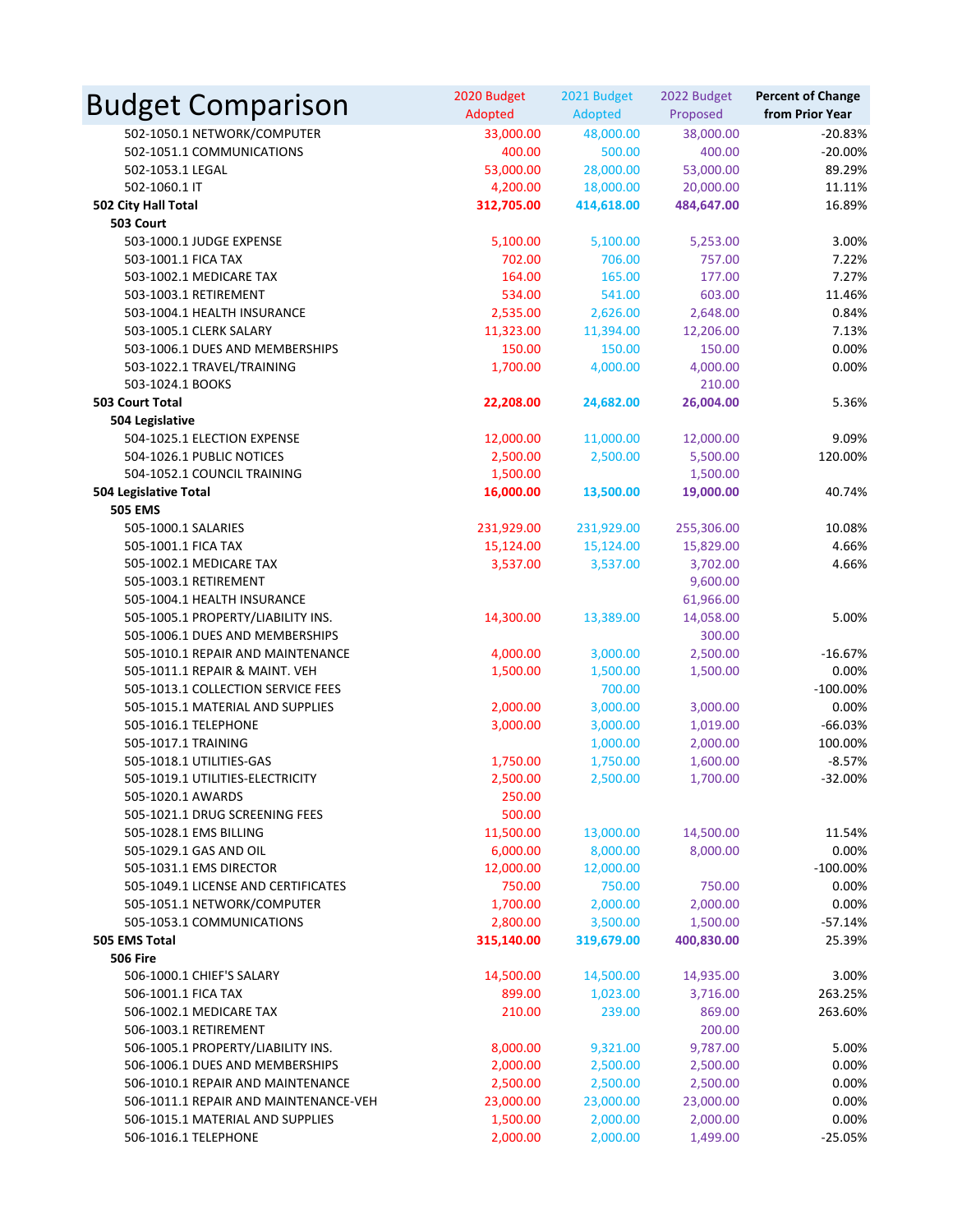| <b>Budget Comparison</b>                  | 2020 Budget<br>Adopted | 2021 Budget<br>Adopted | 2022 Budget<br>Proposed | <b>Percent of Change</b><br>from Prior Year |
|-------------------------------------------|------------------------|------------------------|-------------------------|---------------------------------------------|
| 506-1017.1 TRAINING                       | 2,000.00               | 2,000.00               | 2,000.00                | 0.00%                                       |
| 506-1018.1 UTILITIES-GAS                  | 2,000.00               | 2,000.00               | 2,000.00                | 0.00%                                       |
| 506-1019.1 UTILITIES-ELECTRICITY          | 1,200.00               | 2,000.00               | 1,200.00                | $-40.00%$                                   |
| 506-1020.1 AWARDS AND BANQUETS            | 500.00                 | 500.00                 | 500.00                  | 0.00%                                       |
| 506-1029.1 GAS AND OIL                    | 4,500.00               | 6,000.00               | 6,000.00                | 0.00%                                       |
| 506-1030.1 VOLUNTEER SERVICES             | 28,000.00              | 30,000.00              | 45,000.00               | 50.00%                                      |
| 506-1031.1 COMMUNICATION                  | 6,000.00               | 10,000.00              | 10,000.00               | 0.00%                                       |
| 506-1032.1 EQUIPMENT                      | 2,000.00               | 2,000.00               | 2,000.00                | 0.00%                                       |
| 506-1045.1 EQUIPMENT TESTING              | 2,250.00               | 2,250.00               | 2,250.00                | 0.00%                                       |
| 506-1046.1 CAPITAL EXPENSE                | 220,000.00             | 20,000.00              | 20,000.00               | 0.00%                                       |
| 506-1047.1 CAPITAL RESERVE                | 60,000.00              | 25,000.00              | 50,000.00               | 100.00%                                     |
| 506-1051.1 NETWORK/COMPUTER               | 3,000.00               | 3,800.00               | 3,800.00                | 0.00%                                       |
| 506-1052.1 SCBA                           | 14,000.00              | 3,000.00               | 3,000.00                | 0.00%                                       |
| 506 Fire Total                            | 400,059.00             | 165,633.00             | 208,756.00              | 26.04%                                      |
| 507 Dog Pound                             |                        |                        |                         |                                             |
| 507-1005.1 PROPERTY/LIABILTIY INS.        | 80.00                  | 70.00                  | 73.00                   | 4.29%                                       |
| 507-1034.1 DOG POUND EXPENSE              | 4,000.00               | 3,000.00               | 3,000.00                | 0.00%                                       |
| 507 Dog Pound Total                       | 4,080.00               | 3,070.00               | 3,073.00                | 0.10%                                       |
| 508 Police                                |                        |                        |                         |                                             |
| 508-1000.1 SALARIES                       | 200,265.00             | 210,325.00             | 253,221.00              | 20.40%                                      |
| 508-1001.1 FICA TAX                       | 12,416.00              | 13,040.00              | 15,700.00               | 20.40%                                      |
| 508-1002.1 MEDICARE TAX                   | 2,904.00               | 3,050.00               | 3,672.00                | 20.39%                                      |
| 508-1003.1 RETIREMENT                     | 9,452.00               | 9,990.00               | 12,509.00               | 25.22%                                      |
| 508-1004.1 HEALTH INSURANCE               | 40,561.00              | 42,019.00              | 52,965.00               | 26.05%                                      |
| 508-1005.1 PROPERTY/LIABILITY INS.        | 15,750.00              | 15,317.00              | 16,083.00               | 5.00%                                       |
| 508-1006.1 DUES AND MEMBERSHIPS           | 500.00                 | 500.00                 | 500.00                  | 0.00%                                       |
| 508-1008.1 JANITORIAL                     |                        |                        | 1,200.00                |                                             |
| 508-1010.1 REPAIR AND MAINTENANCE         | 3,000.00               | 3,000.00               | 3,000.00                | 0.00%                                       |
| 508-1011.1 REPAIR AND MAINTENANCE-VEH     | 4,000.00               | 4,000.00               | 4,000.00                | 0.00%                                       |
| 508-1015.1 MATERIAL AND SUPPLIES          | 1,500.00               | 1,800.00               | 1,800.00                | 0.00%                                       |
| 508-1016.1 TELEPHONE                      | 4,700.00               | 6,200.00               | 5,304.00                | $-14.45%$                                   |
| 508-1017.1 TRAINING                       | 4,500.00               | 4,500.00               | 4,000.00                | $-11.11%$                                   |
| 508-1018.1 UTILITIES-GAS                  | 1,200.00               | 1,200.00               | 1,200.00                | 0.00%                                       |
| 508-1019.1 UTILITIES-ELECTRICITY          | 1,200.00               | 1,800.00               | 1,500.00                | $-16.67%$                                   |
| 508-1029.1 GAS AND OIL                    | 10,000.00              | 11,000.00              | 15,000.00               | 36.36%                                      |
| 508-1031.1 COMMUNICATION                  | 3,000.00               | 3,500.00               | 3,500.00                | 0.00%                                       |
| 508-1032.1 EQUIPMENT                      | 5.000.00               | 5,000.00               | 4,500.00                | $-10.00%$                                   |
| 508-1036.1 UNIFORMS/CLOTHING EXPENSE      | 500.00                 | 1,200.00               | 1,200.00                | 0.00%                                       |
| 508-1046.1 CAPITAL EXPENSE                | 40,000.00              |                        |                         |                                             |
| 508-1047.1 CAPITAL RESERVE                |                        | 10,000.00              | 10,000.00               | 0.00%                                       |
| 508-1052.1 NETWORK/COMPUTER               | 4,000.00               | 3,500.00               | 20,000.00               | 471.43%                                     |
| 508-1054.1 VEHICLE ENFORCEMENT            | 1,000.00               | 500.00                 | 500.00                  | 0.00%                                       |
| 508-1055.1 FEES-XPEDITER                  | 1,250.00               | 1,250.00               |                         | $-100.00\%$                                 |
| 508-1056.1 SEXUAL ASSAULT VICTIM FEES     | 2,000.00               | 2,000.00               | 2,000.00                | 0.00%                                       |
| <b>508 Police Total</b>                   | 368,698.00             | 354,691.00             | 433,354.00              | 22.18%                                      |
| 509 Street                                |                        |                        |                         |                                             |
| 509-1000.1 SALARIES                       | 71,870.00              | 77,568.00              | 67,448.00               | $-13.05%$                                   |
| 509-1001.1 FICA                           | 4,456.00               | 4,809.00               | 4,182.00                | $-13.04%$                                   |
| 509-1002.1 MEDICARE                       | 1,042.00               | 1,125.00               | 978.00                  | $-13.07%$                                   |
| 509-1003.1 RETIREMENT                     | 3,392.00               | 3,684.00               | 3,332.00                | $-9.55%$                                    |
| 509-1004.1 HEALTH INSURANCE               | 16,901.00              | 17,508.00              | 17,655.00               | 0.84%                                       |
| 509-1005.1 PROPERTY/LIABILITY INS.        | 4,300.00               | 898.00                 | 943.00                  | 5.01%                                       |
| 509-1010.1 REPAIR AND MAINTENANCE         | 220,000.00             | 186,032.00             | 128,940.00              | $-30.69%$                                   |
| 509-1011.1 REPAIR AND MAINTENANCE-VEH     | 2,000.00               | 2,000.00               | 2,000.00                | 0.00%                                       |
| 509-1012.1 REPAIR AND MAINT. EQUIPMENT    | 8,962.00               | 4,000.00               | 4,000.00                | 0.00%                                       |
| 509-1013.1 PEOPLES BANK STREET REPAIR LOA | 68,136.00              | 68,136.00              | 60,964.00               | $-10.53%$                                   |
| 509-1015.1 MATERIAL AND SUPPLIES          | 3,500.00               | 4,000.00               | 3,000.00                | $-25.00%$                                   |
|                                           |                        |                        |                         |                                             |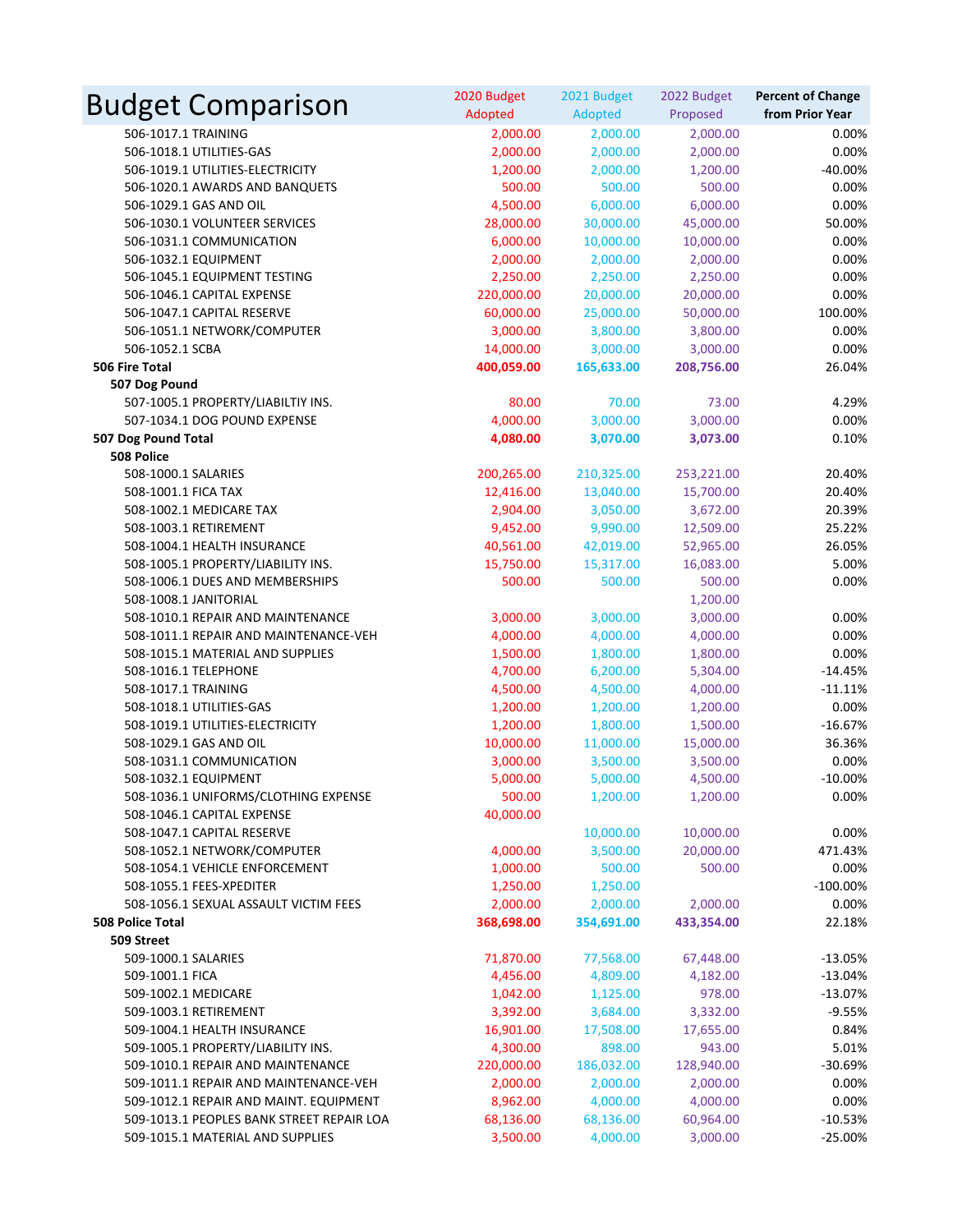| <b>Budget Comparison</b>               | 2020 Budget<br>Adopted | 2021 Budget<br>Adopted | 2022 Budget<br>Proposed | <b>Percent of Change</b><br>from Prior Year |
|----------------------------------------|------------------------|------------------------|-------------------------|---------------------------------------------|
| 509-1029.1 GAS AND OIL                 | 4,000.00               | 2,500.00               | 4,000.00                | 60.00%                                      |
| 509-1036.1 UNIFORMS                    |                        | 860.00                 | 900.00                  | 4.65%                                       |
| 509-1038.1 STREET LIGHTS               | 17,000.00              | 16,000.00              | 17,000.00               | 6.25%                                       |
| 509-1046.1 CAPITAL EXPENSE             | 35,000.00              | 16,700.00              | 17,051.00               | 2.10%                                       |
| 509-1052.1 ENGINEERING                 | 21,894.00              | 75,000.00              | 15,000.00               | $-80.00%$                                   |
| <b>509 Street Total</b>                | 482,453.00             | 480,820.00             | 347,393.00              | $-27.75%$                                   |
| <b>511 Building Inspections</b>        |                        |                        |                         |                                             |
| 511-1000.1 SALARIES                    | 8,150.00               | 8,160.00               |                         | $-100.00%$                                  |
| 511-1001.1 FICA                        | 505.00                 | 506.00                 |                         | $-100.00\%$                                 |
| 511-1002.1 MEDICARE                    | 118.00                 | 118.00                 |                         | $-100.00\%$                                 |
| 511-1003.1 RETIREMENT                  | 385.00                 | 388.00                 |                         | $-100.00%$                                  |
| 511-1004.1 HEALTH INSURANCE            | 1,690.00               | 1,751.00               |                         | $-100.00\%$                                 |
| 511-1015.1 MATERIAL AND SUPPLIES       | 150.00                 | 500.00                 | 500.00                  | 0.00%                                       |
| 511-1016.1 SUBSTANDARD STRUCTURES      |                        | 20,000.00              | 20,000.00               | 0.00%                                       |
| 511-1017.1 TRAINING                    |                        | 150.00                 |                         | $-100.00\%$                                 |
| 511-1041.1 INSPECTIONS                 | 21,000.00              | 27,500.00              | 65,000.00               | 136.36%                                     |
| 511 Building Inspections Total         | 31,998.00              | 59,073.00              | 85,500.00               | 44.74%                                      |
| 512 Garbage                            |                        |                        |                         |                                             |
| 512-1008.1 AUDIT                       | 4,200.00               | 7,500.00               | 7,500.00                | 0.00%                                       |
| 512-1009.1 POSTAGE                     | 1,400.00               | 1,400.00               | 1,600.00                | 14.29%                                      |
| 512-1041.1 DUMP GROUND FEES            | 1,500.00               | 1,500.00               | 1,500.00                | 0.00%                                       |
| 512-1059.1 GARBAGE CONTRACT PAYABLE    | 198,000.00             | 205,000.00             | 205,000.00              | 0.00%                                       |
| 512 Garbage Total                      | 205,100.00             | 215,400.00             | 215,600.00              | 0.09%                                       |
| <b>513 Fire Marshal</b>                |                        |                        |                         |                                             |
| 513-1000.1 FIRE MARSHALL               | 3,900.00               | 10,200.00              | 10,506.00               | 3.00%                                       |
| 513-1001.1 FICA TAX                    | 181.00                 | 260.00                 | 268.00                  | 3.08%                                       |
| 513-1002.1 MEDICARE TAX                | 42.00                  | 61.00                  | 63.00                   | 3.28%                                       |
| 513-1003.1 RETIREMENT                  | 138.00                 | 200.00                 | 214.00                  | 7.00%                                       |
| 513-1015.1 MATERIAL AND SUPPLIES       | 250.00                 | 400.00                 | 480.00                  | 20.00%                                      |
| 513-1016.1 TELEPHONE                   |                        |                        | 480.00                  |                                             |
| 513-1017.1 TRAINING                    | 500.00                 | 600.00                 | 1,000.00                | 66.67%                                      |
| <b>513 Fire Marshal Total</b>          | 5,011.00               | 11,721.00              | 13,011.00               | 11.01%                                      |
| 514 Emergency Management               |                        |                        |                         |                                             |
| 514-1000.1 SALARIES                    | 6,000.00<br>372.00     | 6,000.00<br>372.00     | 6,180.00                | 3.00%                                       |
| 514-1001.1 FICA<br>514-1002.1 MEDICARE | 87.00                  | 87.00                  | 383.00<br>90.00         | 2.96%<br>3.45%                              |
| 514-1005.1 PROPERTY/LIABILITY INS.     |                        |                        | 1,155.00                | 5.00%                                       |
| 514-1010.1 REPAIR AND MAINTENANCE      | 500.00                 | 1,100.00<br>500.00     | 500.00                  | 0.00%                                       |
| 514-1016.1 TELEPHONES                  |                        | 2,000.00               | 808.00                  | -59.60%                                     |
| 514-1017.1 TRAINING                    | 2,500.00               | 2,500.00               | 2,500.00                | 0.00%                                       |
| 514-1031.1 COMMUNICATION               | 2,750.00               | 3,000.00               | 3,000.00                | 0.00%                                       |
| 514-1032.1 EQUIPMENT                   | 6,000.00               | 1,000.00               | 1,000.00                | 0.00%                                       |
| 514-1046.1 CAPITAL EXPENSE             | 4,000.00               | 15,000.00              | 30,000.00               | 100.00%                                     |
| 514-1047.1 CAPITAL RESERVE             |                        | 500.00                 | 1,000.00                | 100.00%                                     |
| 514 Emergency Management Total         | 22,209.00              | 32,059.00              | 46,616.00               | 45.41%                                      |
| <b>515 Park</b>                        |                        |                        |                         |                                             |
| 515-1000.1 SALARIES                    | 8,000.00               | 8,000.00               | 8,000.00                | 0.00%                                       |
| 515-1001.1 FICA TAX                    | 496.00                 | 496.00                 | 496.00                  | 0.00%                                       |
| 515-1002.1 MEDICARE TAX                | 116.00                 | 116.00                 | 116.00                  | 0.00%                                       |
| 515-1005.1 PROPERTY/LAIBAILITY INS.    | 2,500.00               | 1,398.00               | 1,468.00                | 5.01%                                       |
| 515-1010.1 REPAIR AND MAINTENANCE      | 2,000.00               | 2,000.00               | 5,375.00                | 168.75%                                     |
| 515-1015.1 MATERIAL AND SUPPLIES       | 2,500.00               | 3,500.00               | 4,000.00                | 14.29%                                      |
| 515-1016.1 TELEPHONE                   | 2,400.00               | 2,000.00               | 269.00                  | $-86.55%$                                   |
| 515-1019.1 UTILIITES-ELECTRICITY       | 3,500.00               | 3,500.00               | 3,500.00                | 0.00%                                       |
| 515-1046.1 CAPITAL EXPENSE             | 5,000.00               | 2,000.00               | 10,000.00               | 400.00%                                     |
| 515 Park Total                         | 26,512.00              | 23,010.00              | 33,224.00               | 44.39%                                      |
| 400 Revenue Total                      | 2,185,661.00           | 2,094,946.00           | 2,283,784.00            | 9.01%                                       |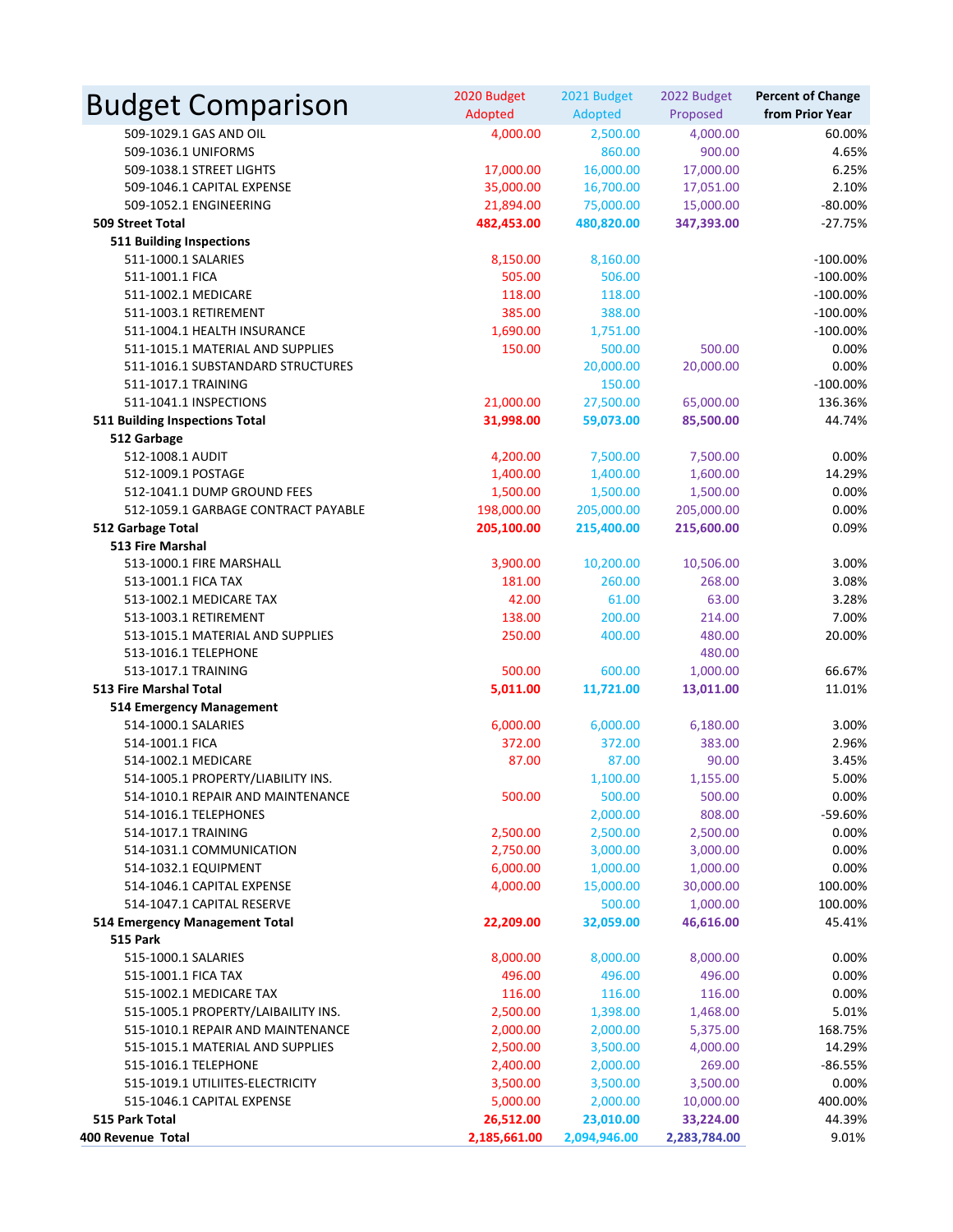| <b>Budget Comparison</b>                | 2020 Budget<br>Adopted | 2021 Budget<br>Adopted | 2022 Budget<br>Proposed | <b>Percent of Change</b><br>from Prior Year |
|-----------------------------------------|------------------------|------------------------|-------------------------|---------------------------------------------|
| <b>400 Utility Revenue</b>              |                        |                        |                         |                                             |
| 4000.2 MISCELLANEOUS REVENUES           | (6, 270.00)            | (3,000.00)             | (3,000.00)              | 0.00%                                       |
| 4002.2 INTEREST INCOME                  | (8,000.00)             | (10,000.00)            | (5,000.00)              | $-50.00%$                                   |
| 4004.2 WATER REVEUNES                   | (631,519.00)           | (633, 697.00)          | (786,000.00)            | 24.03%                                      |
| 4005.2 TAPPING REVENUES                 | (19,000.00)            | (27,000.00)            | (36,000.00)             | 33.33%                                      |
| 4006.2 PENALTY REVENUE                  | (39,000.00)            | (40,000.00)            | (40,000.00)             | 0.00%                                       |
| 4008.2 LUBBOCK WATER                    | (322, 278.00)          | (331,500.00)           | (366,600.00)            | 10.59%                                      |
| 4009.2 BOND                             | (370,080.00)           | (539, 100.00)          | (403, 260.00)           | $-25.20%$                                   |
| 4010.2 BULK WATER                       | (3,000.00)             | (3,000.00)             | (1,500.00)              | $-50.00%$                                   |
| 4011.2 PROPERTY TAX/BOND                | (140,000.00)           | (140,000.00)           | (140,000.00)            | 0.00%                                       |
| 4014.2 CSI INSPECTION FEES              | (1,500.00)             | (2,250.00)             | (3,000.00)              | 33.33%                                      |
| 4200.2 SEWER REVENUES                   | (256,000.00)           | (260,000.00)           | (272,000.00)            | 4.62%                                       |
| 4201.2 TAPPING REVENUES                 | (8,750.00)             | (7,500.00)             | (10,000.00)             | 33.33%                                      |
| 4203.2 INDUSTRIAL WASTE                 |                        |                        | (14,000.00)             |                                             |
| 4900.2 FARM REVENUE AVE Q               | (6,000.00)             | (5,000.00)             | (5,000.00)              | 0.00%                                       |
| 4901.2 FARM REVENUE SEWER LAND          | (17,000.00)            | (17,500.00)            | (20,000.00)             | 14.29%                                      |
| 4903.2 FARM REVENUE WRIGHT LAND         | (6,000.00)             | (1,500.00)             | (2,500.00)              | 66.67%                                      |
| <b>400 Revenue Total</b>                | (1,834,397.00)         | (2,021,047.00)         | (2, 107, 860.00)        | 4.30%                                       |
| 501 Water                               |                        |                        |                         |                                             |
| 501-1000.2 SALARIES                     | 203,207.00             | 151,211.00             | 155,981.00              | 3.15%                                       |
| 501-1001.2 FICA TAX                     | 12,599.00              | 9,375.00               | 9,671.00                | 3.16%                                       |
| 501-1002.2 MEDICARE TAX                 | 2,947.00               | 2,193.00               |                         | 3.15%                                       |
| 501-1003.2 RETIREMENT                   |                        |                        | 2,262.00                | 7.27%                                       |
| 501-1004.2 HEALTH INSURANCE             | 9,591.00               | 7,183.00               | 7,705.00                | $-34.54%$                                   |
| 501-1005.2 PROPERTY/LIABILITY INS.      | 39,692.00<br>16,000.00 | 49,897.00<br>17,557.00 | 32,662.00               | 5.00%                                       |
| 501-1006.2 DUES AND MEMBERSHIPS         |                        |                        | 18,434.00               |                                             |
|                                         | 5,500.00               | 7,000.00               | 7,000.00                | 0.00%                                       |
| 501-1007.2 BAD DEBT EXPENSE             | 10,000.00              | 10,000.00              | 15,000.00               | 50.00%                                      |
| 501-1008.2 AUDIT                        | 5,000.00               | 7,500.00               | 7,500.00                | 0.00%                                       |
| 501-1009.2 POSTAGE                      | 1,750.00               | 1,750.00               | 1,900.00                | 8.57%                                       |
| 501-1010.2 REPAIR AND MAINTENANCE       | 19,000.00              | 20,000.00              | 20,000.00               | 0.00%                                       |
| 501-1011.2 REPAIR AND MAINTENANCE-VEH   | 4,000.00               | 5,000.00               | 3,000.00                | $-40.00%$                                   |
| 501-1012.2 REPAIR AND MAINT. EQUIPMENT  | 5,000.00               | 5,000.00               | 5,000.00                | 0.00%                                       |
| 501-1014.2 OFFICE SUPPLIES              | 500.00                 | 1,500.00               | 2,000.00                | 33.33%                                      |
| 501-1015.2 MATERIAL AND SUPPLIES        | 8,000.00               | 10,000.00              | 12,000.00               | 20.00%                                      |
| 501-1016.2 TELEPHONE                    | 4,500.00               | 7,000.00               | 5,877.00                | $-16.04%$                                   |
| 501-1017.2 TRAINING                     | 5,000.00               | 3,500.00               | 5,000.00                | 42.86%                                      |
| 501-1018.2 UTILITIES-GAS                | 2,500.00               | 3,000.00               | 3,000.00                | 0.00%                                       |
| 501-1019.2 UTILITIES-ELECTRICITY        | 35,000.00              | 97,000.00              | 109,019.00              | 12.39%                                      |
| 501-1029.2 GAS AND OIL                  | 10,000.00              | 14,500.00              | 14,500.00               | 0.00%                                       |
| 501-1036.2 UNIFORMS/CLOTHING EXPENSE    | 3,000.00               | 1,300.00               | 1,300.00                | 0.00%                                       |
| 501-1039.2 CHEMICALS                    | 14,500.00              | 26,100.00              | 35,000.00               | 34.10%                                      |
| 501-1046.2 CAPITAL EXPENSE              | 46,138.00              | 63,545.00              | 75,000.00               | 18.03%                                      |
| 501-1048.2 LUBBOCK WATER                | 563,132.00             | 570,885.00             | 294,896.00              | $-48.34%$                                   |
| 501-1049.2 TAPPING EXPENSE              | 6,000.00               | 12,000.00              | 60,000.00               | 400.00%                                     |
| 501-1050.2 STATE DUES                   |                        | 2,000.00               | 1,000.00                | $-50.00%$                                   |
| 501-1051.2 SMALL TOOLS                  | 500.00                 | 500.00                 | 500.00                  | 0.00%                                       |
| 501-1052.2 ENGINEERING                  | 10,000.00              | 15,000.00              | 75,000.00               | 400.00%                                     |
| 501-1053.2 BOND & CO ADMIN FEES         |                        |                        | 1,000.00                |                                             |
| 501-1054.2 Bond Payment                 | 200,000.00             | 210,000.00             | 215,000.00              | 2.38%                                       |
| 501-1056.2 WATER LOAN PAYMENT 100.00.00 | 12,000.00              |                        |                         |                                             |
| 501-1058.2 CO2019B 1.1MIL PRINC+INT.    | 40,000.00              | 40,000.00              | 40,000.00               | 0.00%                                       |
| 501-1059.2 WATER TESTING                | 6,500.00               | 6,500.00               | 12,000.00               | 84.62%                                      |
| 501-1060.2 INTEREST EXPENSE             | 109,854.00             | 103,658.00             | 96,813.00               | $-6.60%$                                    |
| 501-1061.2 FARM EXPENSE AVE Q           | 600.00                 | 375.00                 | 375.00                  | 0.00%                                       |
| 501-1063.2 FARM EXPENSE WRIGHT LAND     | 600.00                 | 375.00                 | 375.00                  | 0.00%                                       |
| 501-1064.2 WRIGHT LAND LOAN             | 45,746.00              | 45,845.00              | 45,747.00               | $-0.21%$                                    |
| 501-1065.2 WATER DEPRECIATION           | 51,030.00              | 51,334.00              | 189,695.00              | 269.53%                                     |